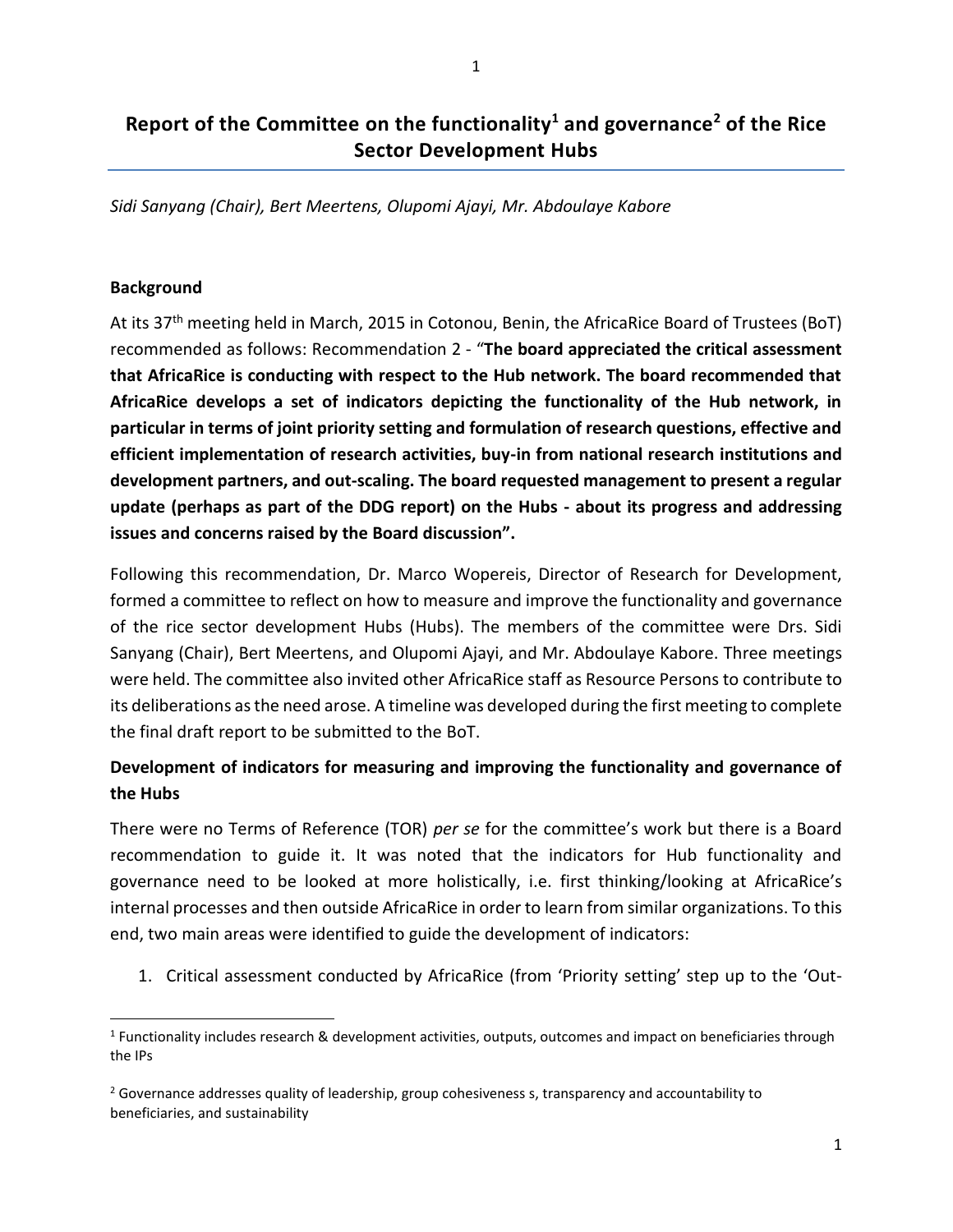scaling' step);

2. Systematic institutional analysis of similar organizations.

To implement this, a template for a **Result-Based Framework** and a **Logical Framework** were developed (see Annex 1) for documenting outputs and indicators and for analyzing, measuring and improving the functionality and governance of the rice Hubs.

2

## **Indicators derived from the "Critical assessment conducted by AfricaRice"**

The committee drafted a RMB framework of indicators related to the critical assessment conducted by AfricaRice (AfricaRice's internal processes). The indicators for measuring and improving the functionality and governance of the Hubs were identified through the following steps:

- Step 1: Review of what was missing from the critical assessment conducted by AfricaRice and improving it with additional indicators to be collected/measured;
- Step 2: Consolidation of all the indicators (from committee members) and cleaning (i.e. removal of the irrelevant or repeated items in working session);
- Step 3: Review by AfricaRice M&E specialist;
- Step 4: 2<sup>nd</sup> review by an external M&E specialist.

The RBM framework is presented in Annex 1.

### **Indicators to be derived from the 'Systematic institutional analysis' from similar organizations**

The committee highly recommends that AfricaRice should learn from similar and experienced models on Hubs and IPs from other organizations including, for example:

- FARA & SROs: SSA-CP, DONATA, CORAF projects;
- CoS-SIS: (Wageningen University; Université de Abomey-Calavi; University of Legon, Ghana; IPR Katibougou, Mali & NARIs of Ghana eg. STEPRI, Cocoa & Oil Palm Research Institutes);
- Learning visits with other CG Centers, e.g. IITA, ILRI, ICRISAT, ICARDA;
- Learning workshops organized on similar models;
- Engage with competent service providers and firms (CDI of the University of Wageningen, KIT & ICRA of the Netherlands);
- Information, knowledge sharing and learning;
- Gender mainstreaming (including the youth);
- Existing governance models.

#### **Next Steps**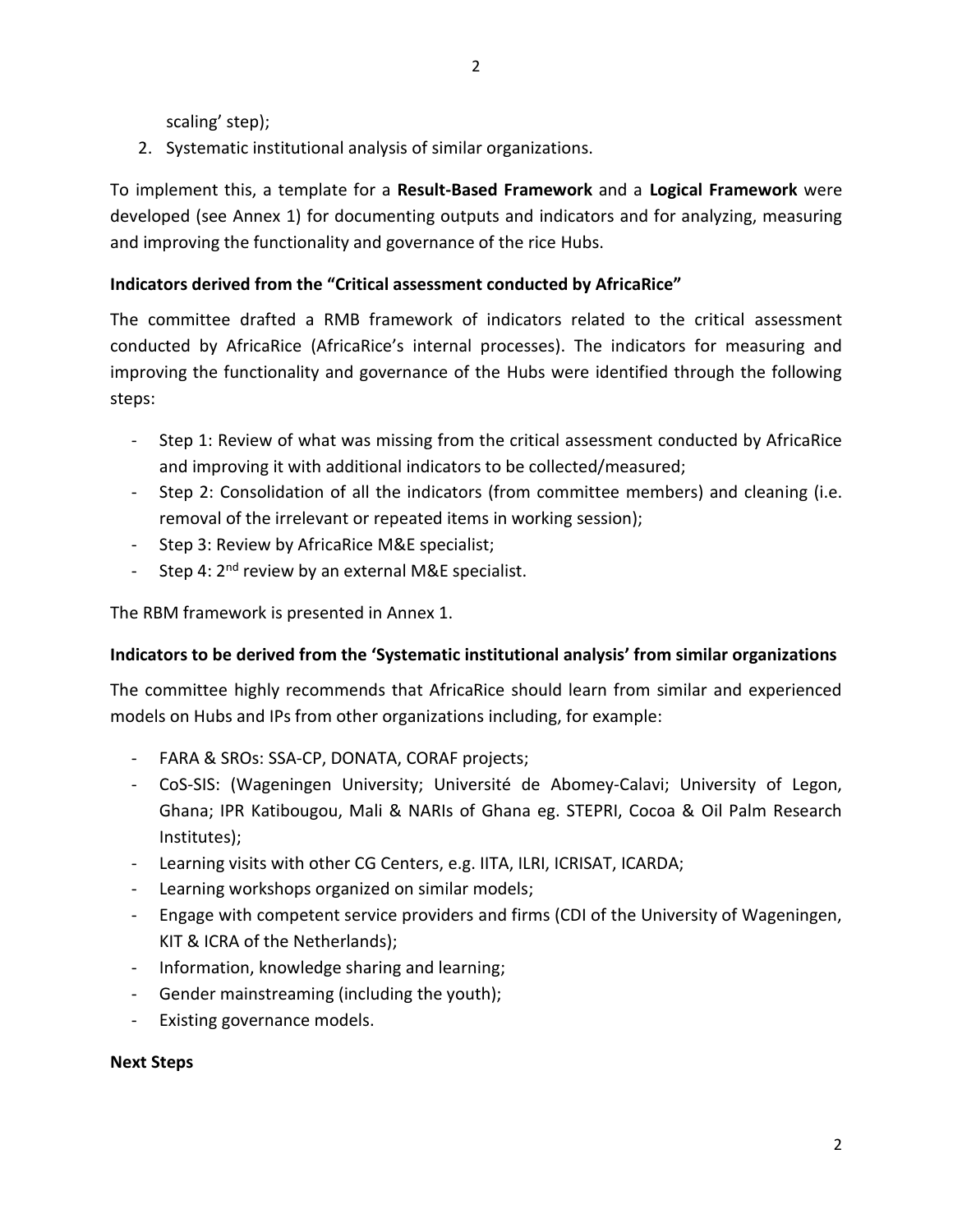The Logical Frame/Results Framework preparation is essentially the beginning point of the M&E System. Below are the recommended actions that could be followed towards getting the system fairly complete, upon approval of the results framework and indicators.

- Define and describe data collection method for each indicator. This must be reflected in the use of a performance indicator reference sheets (PIRs)
- Set targets for each indicator by hub, country and total project/program. It is recommended that this happens through broad consultation and participation of key M&E designates and implementing/technical staff/unit. To do this however, baseline values must be obtained for the indicators
- Develop data capturing tools for each indicator as well
- Develop an M&E Operational Manual/Performance Management (PMP) to serve as a guide to implementers of the programs/projects.
- Plan capacity trainings around the Operational Manual for relevant implementing staff starting with an immediate one, and then occasional trainings as may be necessary. These steps are those deemed immediate. Other high-level M&E activities should be planned to follow suit involving conducting baselines, integrating data quality standards, planning for monitoring etc.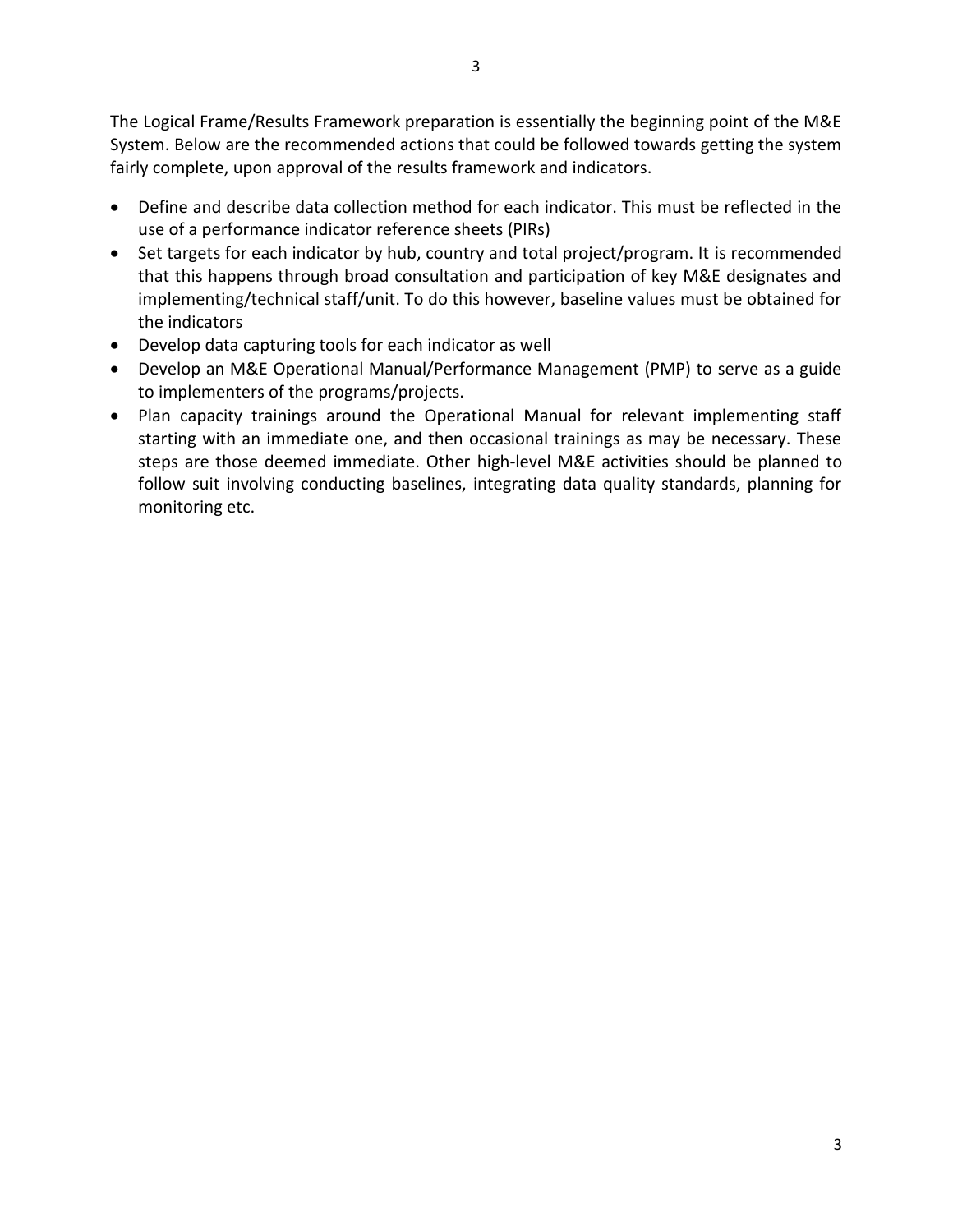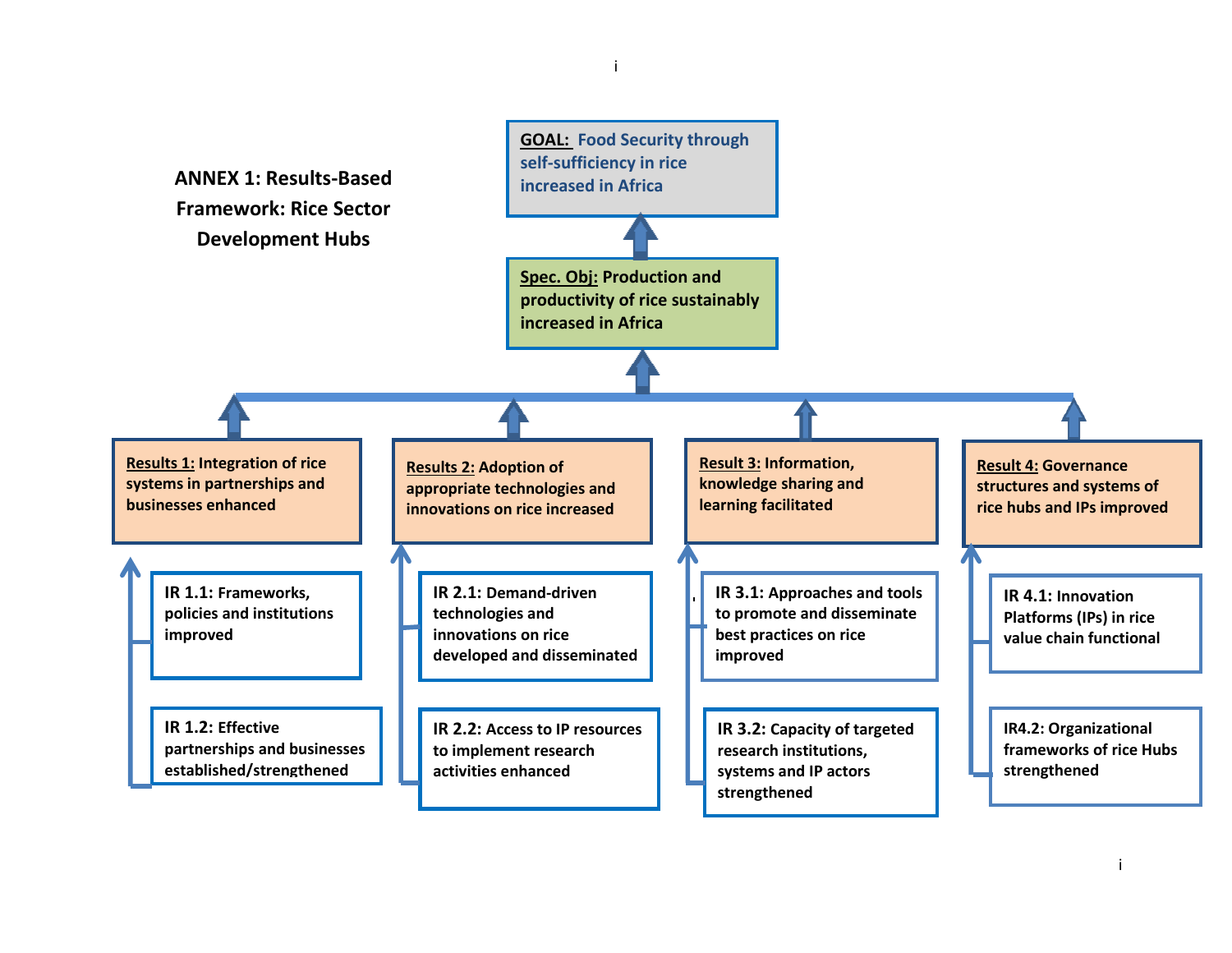# **Result Based Framework: Matrix of Performance Indicators**

| <b>No</b>               | Performance<br><b>Results</b><br>and<br><b>Indicators</b>                                      | <b>Performance Indicators</b>                                                                         | <b>Indicator Type</b> |
|-------------------------|------------------------------------------------------------------------------------------------|-------------------------------------------------------------------------------------------------------|-----------------------|
| $\mathbf{1}$            | <b>GOAL: Increased Food Security</b><br>in Africa through self-sufficiency<br>in rice          | Impact Ind 1: Prevalence of poverty: Percent of people living on less than \$1.25/day                 | Impact                |
| $\overline{2}$          |                                                                                                | Impact Ind 2: Percent change in rural household incomes                                               | Impact                |
| $\overline{\mathbf{3}}$ | <b>Specific Objective: Rice</b><br><b>Production and Productivity</b><br>increased             | G.O Ind. 1: % change in yield per hectare of targeted crop - Rice                                     | Impact                |
| $\overline{\mathbf{4}}$ |                                                                                                | G.O Ind. 2: % change in gross margin per unit of land cultivated                                      | Impact                |
| $5\phantom{a}$          |                                                                                                | G.O Ind. 3: Number of hectares under improved technology and management practices for<br>rice         | Outcome               |
| $6\phantom{a}$          | <b>Results 1: Integration of rice</b><br>systems in partnerships and<br>businesses enhanced    | 1.1: Number of functional partnerships and businesses (disaggregated by type)                         | Outcome               |
| $\overline{7}$          |                                                                                                | 1.2: Number of champions of change created on IPs at national level                                   | Outcome               |
|                         |                                                                                                | 1.3: Level of satisfaction of stakeholder actors (disaggregated by trust, confidence, social capital) | Outcome               |
| $\boldsymbol{9}$        | <b>Results 2: Adoption of</b><br>appropriate technologies and<br>innovations on rice increased | 2.1: Number of appropriate technologies and innovations tested and disseminated                       | Output                |
| 10                      |                                                                                                | 2.2: Number of technologies and innovations adopted (disaggregated by type)                           | Output                |
| 11                      |                                                                                                | 2.3: Number of individual IP actors adopting technologies and innovations                             | Outcome               |
| 12                      |                                                                                                | 2.4: Number and type of business models promoted                                                      | Output                |
| 13                      |                                                                                                | 2.5: Number of networks/agreements among IP actors facilitated                                        | Output                |
| 14                      |                                                                                                | 2.6: Rice value chain stakeholders/actors on the IPs (disaggregated by gender)                        | Output                |
| 15                      |                                                                                                | 2.7: Key research priorities selected with IP actors                                                  | Output                |
| 16                      |                                                                                                | 2.8: Equitable access to funds by IP actors improved                                                  | Outcome               |
| 17                      | <b>Result 3: Information,</b><br>knowledge sharing and<br>learning facilitated                 | 3.1: No. of information communications tools promoted and shared (disaggregated by type)              | Output                |
| 18                      |                                                                                                | 3.2: No. of individual beneficiaries reached (disaggregated by gender)                                | Outcome               |